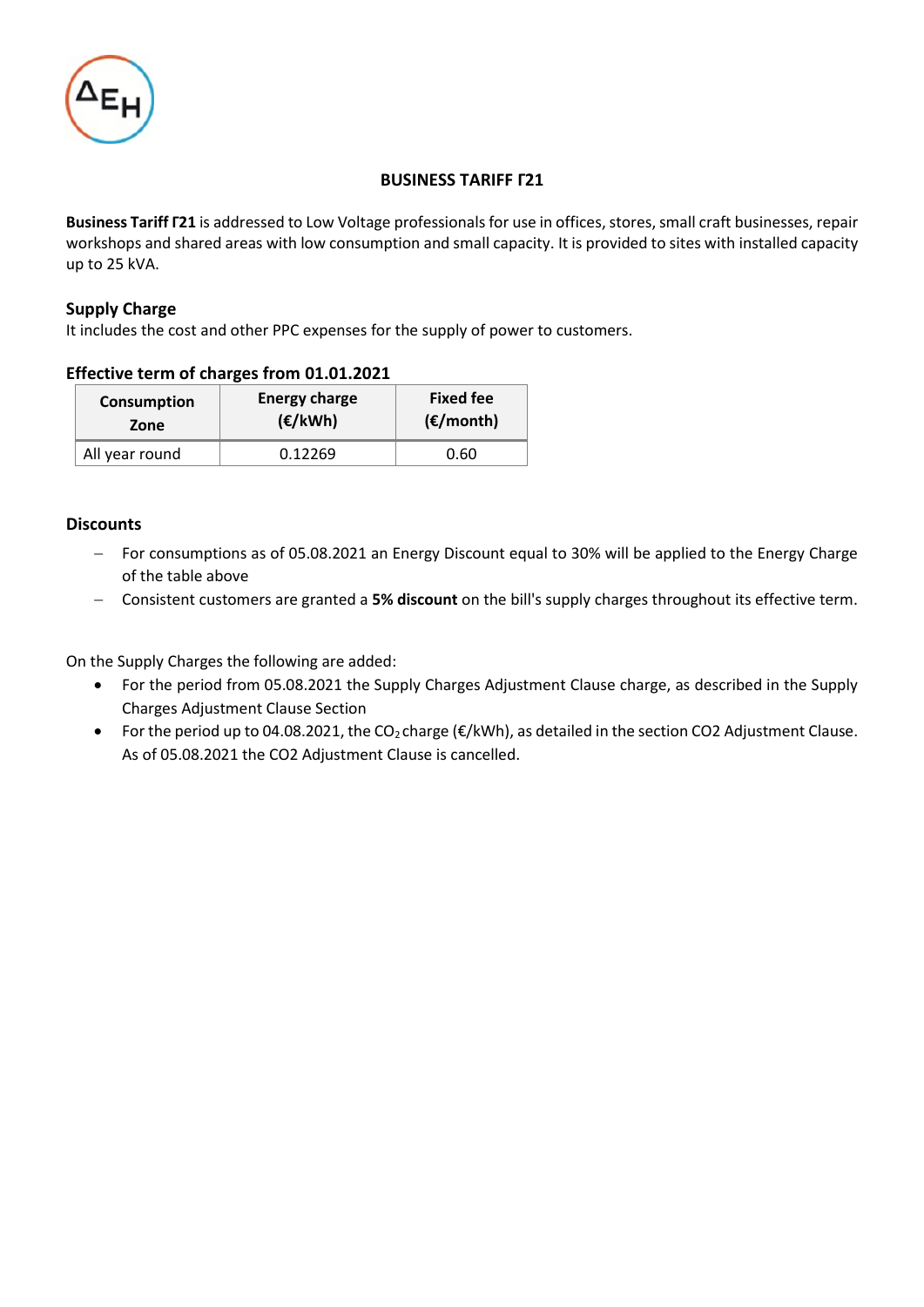# **Supply Charges Adjustment Clause (05.08.2021 onwards)**

The unitary Adjustment Charge in €/kWh for the month t is calculated based on the variables below:

- $Y = \alpha^* x + \beta$ , where
	- o x equals the arithmetic average of the Market Clearing Price of the Day Ahead Market of the previous month (t-1), published on the website of the Hellenic Energy Exchange [\(https://www.enexgroup.gr/el/markets-publications-el-day-ahead-market\)](https://www.enexgroup.gr/el/markets-publications-el-day-ahead-market)
	- o α: Incremental Factor, equal to 1,15
	- o β: Incremental Factor, equal to 0,0115 €/kWh
- L\_u: Upper reference limit, equal to 0,050
- L\_d: Lower reference limit, equal to 0,040

And equals to:

- A charge equal to  $Y L$  u, when  $Y > L$  u
- A credit equals to Υ L\_d, when Υ < L\_d
- No charge when L d ≤ Y≤L u

# **CO<sup>2</sup> Adjustment Clause (up to 04.08.2021)**

The  $CO<sub>2</sub>$ Adjustment Clause in LV is activated when the following value, Tco<sub>2</sub>n, (including the relative losses) exceeds the threshold of 0.01568  $\epsilon$ /kWh. In this case a unit rate equal to (Tco<sub>2</sub>n – 0.01568)  $\epsilon$ /kWh applies to customers. In all other cases, the  $CO<sub>2</sub>$  Adjustment Clause is not activated.

## **Method for calculating the unit rate for CO<sup>2</sup> Emissions cost**

The  $CO<sub>2</sub>$  unit rate is calculated based on the formula below:

$$
\text{Tco}_2 n \text{=}\, \frac{P(n-1)*Q(n-1)}{E(n-1)}
$$

- **n**: The month of electricity consumption
- **Tco**<sub>2</sub>**n**: Unit rate for CO<sub>2</sub> emissions for electricity consumption of the month n (€/kWh)
- **P(n-1):** Average closing prices of EUA Futures as these were formed in the ICE exchange (ICE: **[https://www.theice.com/marketdata/reports\)](https://www.theice.com/marketdata/reports)** with December maturity of the financial year (€/tn) during the month preceding the consumption.
- **Q(n-1):** Monthly data (provisional) for the total CO<sub>2</sub> emissions of PPC S.A. Power Plants in the Interconnected System, during the month preceding the consumption.
- **Ε(n-1):** Monthly outturn of netted energy of PPC S.A. in the Interconnected System during the month preceding the consumption.